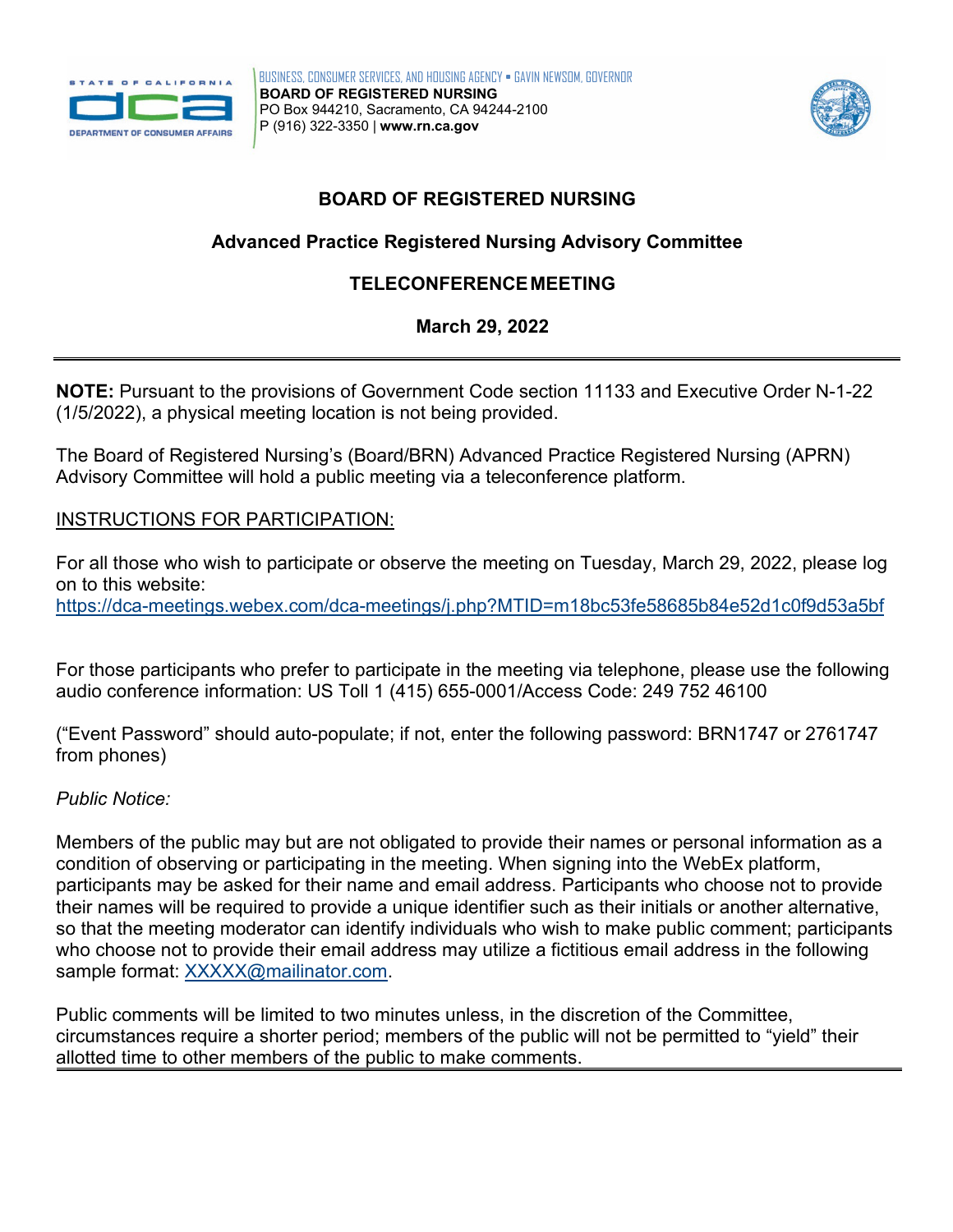### **Tuesday, March 29, 2022, 11:00 a.m. – 1:00 p.m.**

#### *Action may be taken on any item listed on this agenda, including information only items.*

- **1.0 Call to order, roll call, and establishment of a quorum**
- **2.0 General instructions for the format of a teleconference meeting**

#### **3.0 Review and vote on whether to approve previous meeting's minutes**

**3.1** November 4, 2021

#### **4.0 Public comment for items not on the agenda**

 **Note:** The Committee may not discuss or take action on any matter raised during the Public Comment section that is not included on this agenda, except to decide whether to place the matter on the agenda of a future meeting. (Gov. Code, §§ 11125 and 11125.7, subd. (a).)

- **5.0 Information Only:** Status update on the submission to the Director of the Department of Consumer Affairs of the summary and overview document regarding all activities and actions of the APRN Advisory Committee.
- **6.0 Information Only:** Guidance on the BRN website for licensee and public access regarding Clinical Nurse Specialist (CNS) and Nurse Practitioner (NP) ordering of home care services.
- **7.0 Information Only:** APRN orders for telenursing services.
- **8.0 Discussion and Possible Action:** Review and recommend updates to the current credentialing language on the BRN website for Certified Registered Nurse Anesthetists (CRNAs), and discussion of recommended updates to Business and Professions Code sections 2826 and 2830.6 to incorporate update to certifying body for nurse anesthetists.
- **9.0 Discussion and Possible Action:** Report by the four APRN Advisory Committee subcommittees on recommended revisions, if any, on FAQs related to the advanced practice professions within the purview of the APRN Advisory Committee.
- **10.0 Information Only:** Status update on the March 24, 2022, Nursing Practice Committee meeting regarding the APRN Advisory Committee's charter and composition.
- **11.0 Discussion and Possible Action:** Discuss formulary guidance for any practice specialty including, but not limited to, aesthetic services performed in any clinical setting by APRNs under standardized procedures.

#### **12.0 Adjournment**

### **NOTICE:**

 For verification of the meeting, call (916) 574-7600 or access the Board's Web Site at All times are approximate and subject to change. Items may be taken out of order to maintain a quorum, accommodate a speaker, or for convenience. The meeting may be canceled without notice. <http://www.rn.ca.gov>. Board and committee members who are not members of this Committee may